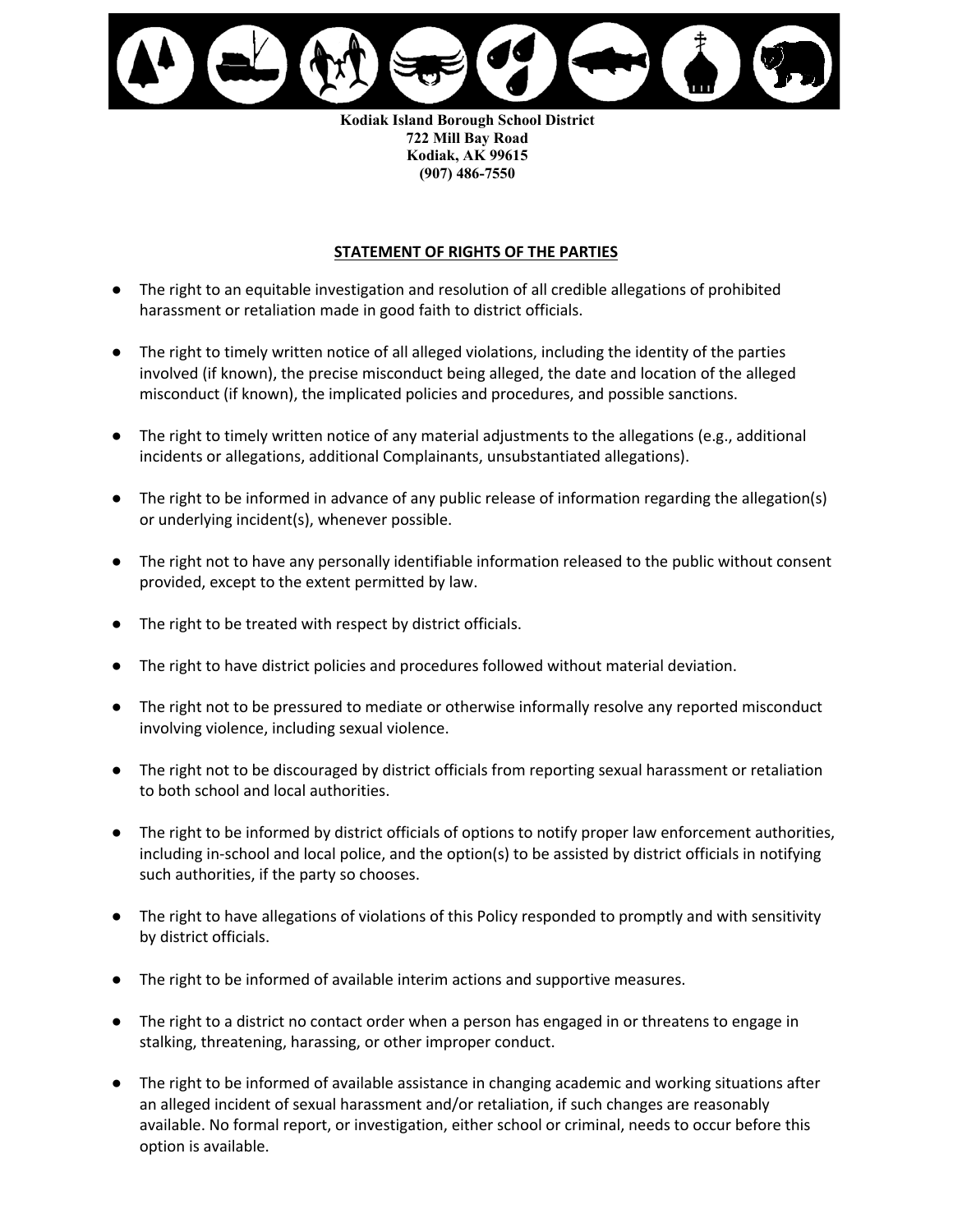- ● The right to have the district maintain such actions for as long as necessary and for supportive measures to remain private, provided privacy does not impair the district's ability to provide the supportive measures.
- ● The right to receive sufficiently advanced, written notice of any meeting or interview involving the other party, when possible.
- ● The right to ask the Investigator(s) and Decision-maker(s) to identify and question relevant witnesses, including expert witnesses.
- ● The right to provide the Investigator(s)/Decision-maker(s) with a list of questions that, if deemed relevant by the Investigator(s)/Chair, may be asked of any party or witness.
- The right not to have irrelevant prior sexual history or character admitted as evidence.
- ● The right to know the relevant and directly related evidence obtained and to respond to that evidence.
- ● The right to a fair opportunity to provide the Investigator(s) with their account of the alleged misconduct.
- ● The right to receive a copy of the investigation report, including all factual, policy, and/or credibility analyses performed, and all relevant and directly related evidence available and used to produce the investigation report, subject to the privacy limitation for 10 calendar days to review the report prior to any determination being made.
- ● The right to respond to the investigation report, including comments providing any additional relevant evidence after the opportunity to review the investigation report.
- ● The right to be informed of the names of all witnesses whose information will be used to make a finding, in advance of that finding, when relevant.
- The right to regular updates on the status of the investigation and/or resolution.
- ● The right to have reports of alleged Policy violations addressed by Investigators, Title IX Coordinators, and Decision-maker(s) who have received relevant annual training.
- The right to preservation of privacy, to the extent possible and permitted by law.
- The right to meetings, interview that are closed to the public.
- ● The right to petition that any district representative in the process be recused on the basis of disqualifying bias and/or conflict of interest.
- ● The right to have an Advisor of their choice to accompany and assist the party in all meetings, interviews and/or hearings associated with the resolution process.